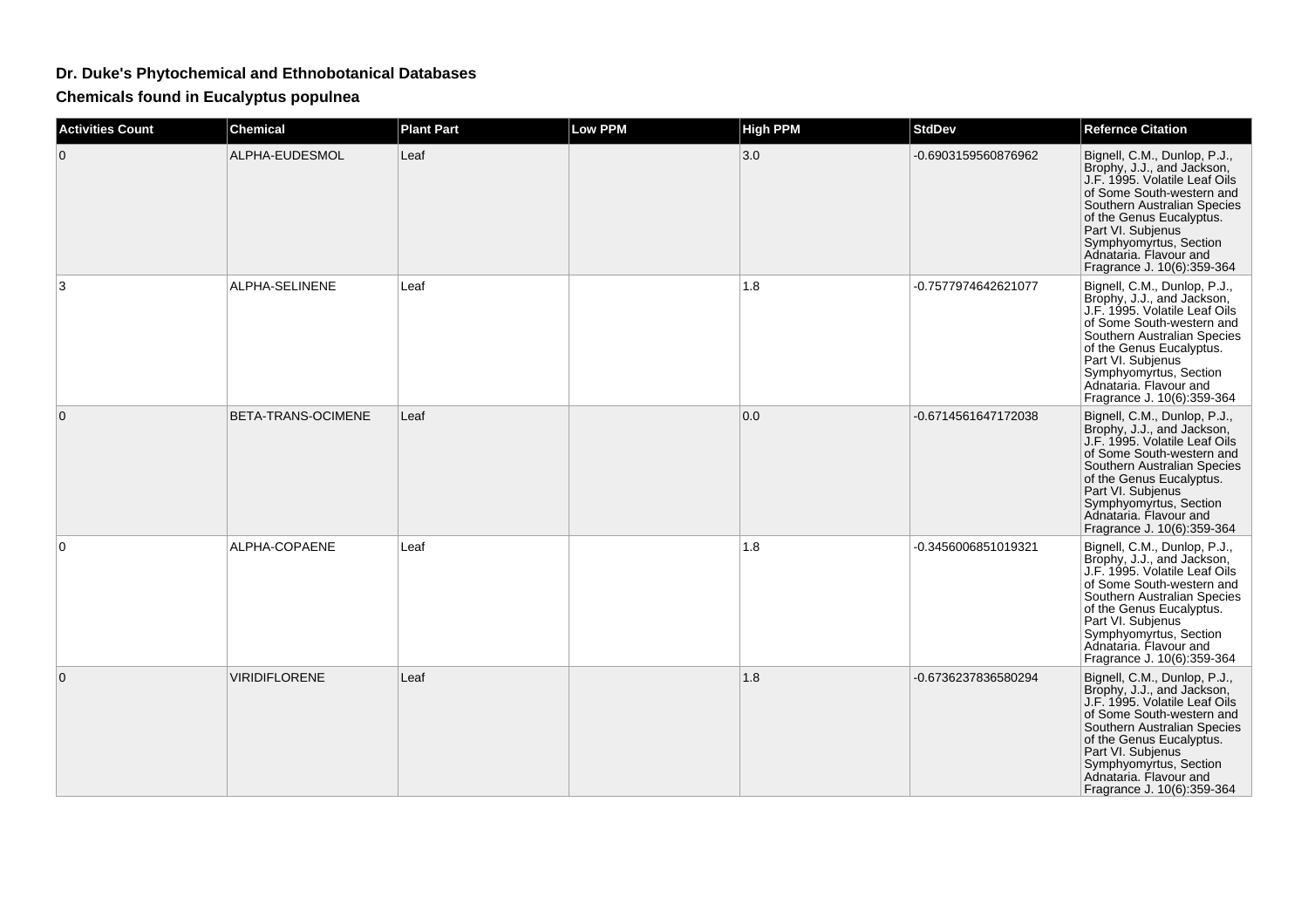| <b>Activities Count</b> | <b>Chemical</b>                         | <b>Plant Part</b> | <b>Low PPM</b> | <b>High PPM</b> | <b>StdDev</b>        | <b>Refernce Citation</b>                                                                                                                                                                                                                                                                   |
|-------------------------|-----------------------------------------|-------------------|----------------|-----------------|----------------------|--------------------------------------------------------------------------------------------------------------------------------------------------------------------------------------------------------------------------------------------------------------------------------------------|
| $\mathbf 0$             | CIS-P-MENTHA-1(7),8-DIEN-Leaf<br>$2-OL$ |                   |                | 19.0            | 1.0365706409369204   | Bignell, C.M., Dunlop, P.J.,<br>Brophy, J.J., and Jackson,<br>J.F. 1995. Volatile Leaf Oils<br>of Some South-western and<br>Southern Australian Species<br>of the Genus Eucalyptus.<br>Part VI. Subjenus<br>Symphyomyrtus, Section<br>Adnataria, Flavour and<br>Fragrance J. 10(6):359-364 |
| $\overline{0}$          | <b>BICYCLOGERMACRENE</b>                | Leaf              |                | 1.8             | -0.2781504515328032  | Bignell, C.M., Dunlop, P.J.,<br>Brophy, J.J., and Jackson,<br>J.F. 1995. Volatile Leaf Oils<br>of Some South-western and<br>Southern Australian Species<br>of the Genus Eucalyptus.<br>Part VI. Subjenus<br>Symphyomyrtus, Section<br>Adnataria, Flavour and<br>Fragrance J. 10(6):359-364 |
| $\Omega$                | <b>EO</b>                               | Leaf              |                | 3600.0          | -0.6979637980013755  | Bignell, C.M., Dunlop, P.J.,<br>Brophy, J.J., and Jackson,<br>J.F. 1995. Volatile Leaf Oils<br>of Some South-western and<br>Southern Australian Species<br>of the Genus Eucalyptus.<br>Part VI. Subjenus<br>Symphyomyrtus, Section<br>Adnataria. Flavour and<br>Fragrance J. 10(6):359-364 |
| 5                       | <b>SABINENE</b>                         | Leaf              |                | 1.8             | -0.26006201313374666 | Bignell, C.M., Dunlop, P.J.,<br>Brophy, J.J., and Jackson,<br>J.F. 1995. Volatile Leaf Oils<br>of Some South-western and<br>Southern Australian Species<br>of the Genus Eucalyptus.<br>Part VI. Subjenus<br>Symphyomyrtus, Section<br>Adnataria. Flavour and<br>Fragrance J. 10(6):359-364 |
| $\Omega$                | <b>BETA-CIS-OCIMENE</b>                 | Leaf              |                | 1.8             | -0.39148246287961924 | Bignell, C.M., Dunlop, P.J.,<br>Brophy, J.J., and Jackson,<br>J.F. 1995. Volatile Leaf Oils<br>of Some South-western and<br>Southern Australian Species<br>of the Genus Eucalyptus.<br>Part VI. Subjenus<br>Symphyomyrtus, Section<br>Adnataria. Flavour and<br>Fragrance J. 10(6):359-364 |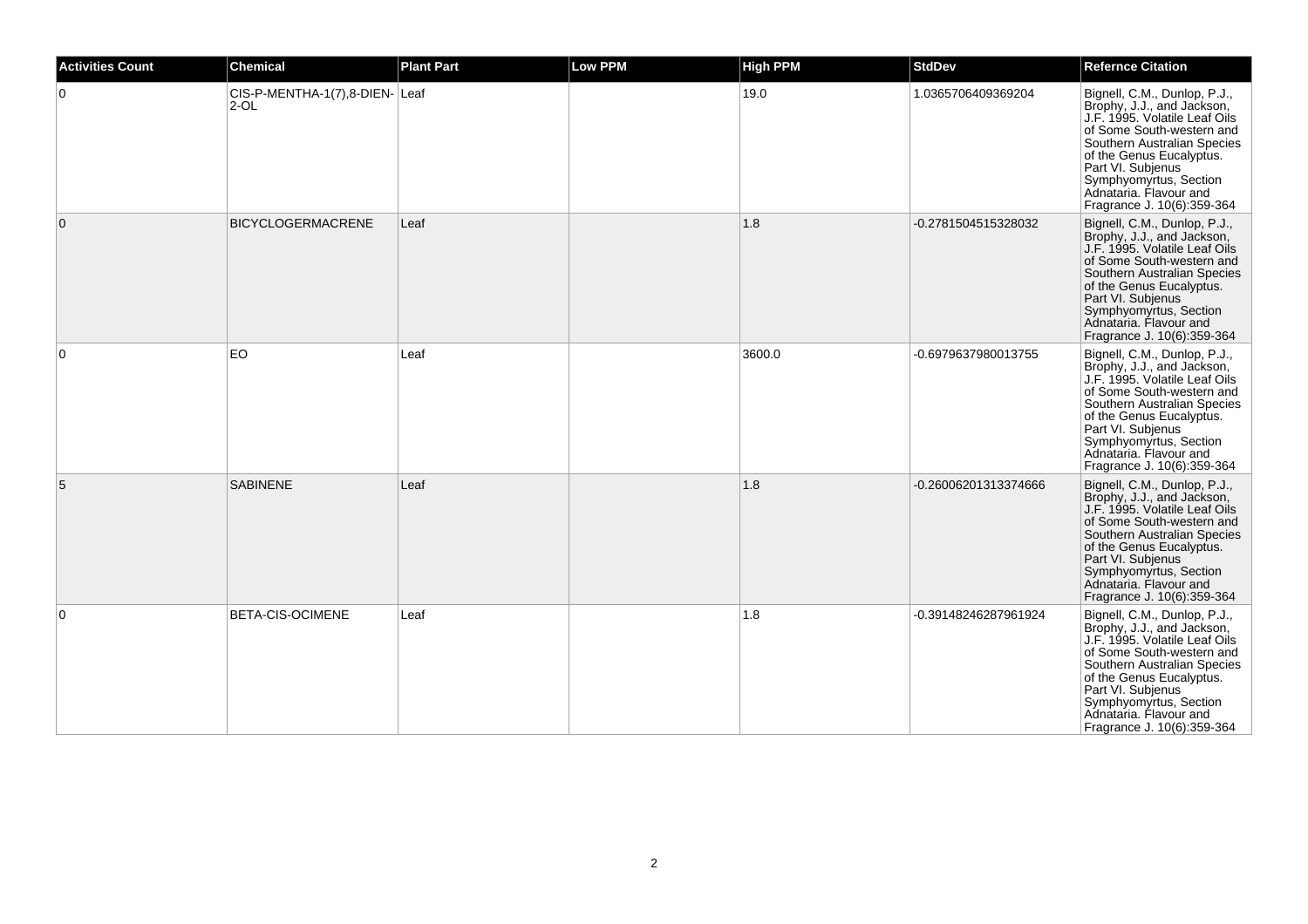| <b>Activities Count</b> | Chemical              | <b>Plant Part</b> | <b>Low PPM</b> | <b>High PPM</b> | <b>StdDev</b>        | <b>Refernce Citation</b>                                                                                                                                                                                                                                                                   |
|-------------------------|-----------------------|-------------------|----------------|-----------------|----------------------|--------------------------------------------------------------------------------------------------------------------------------------------------------------------------------------------------------------------------------------------------------------------------------------------|
| 67                      | 1,8-CINEOLE           | Leaf              |                | 2210.0          | -0.24596177633568608 | Bignell, C.M., Dunlop, P.J.,<br>Brophy, J.J., and Jackson,<br>J.F. 1995. Volatile Leaf Oils<br>of Some South-western and<br>Southern Australian Species<br>of the Genus Eucalyptus.<br>Part VI. Subjenus<br>Symphyomyrtus, Section<br>Adnataria. Flavour and<br>Fragrance J. 10(6):359-364 |
|                         | <b>VERBENONE</b>      | Leaf              |                | 1.8             | -0.3617818491449867  | Bignell, C.M., Dunlop, P.J.,<br>Brophy, J.J., and Jackson,<br>J.F. 1995. Volatile Leaf Oils<br>of Some South-western and<br>Southern Australian Species<br>of the Genus Eucalyptus.<br>Part VI. Subjenus<br>Symphyomyrtus, Section<br>Adnataria. Flavour and<br>Fragrance J. 10(6):359-364 |
| $\Omega$                | ISOBUTYL-ISOVALERATE  | Leaf              |                | 1.8             | -0.5674137550280068  | Bignell, C.M., Dunlop, P.J.,<br>Brophy, J.J., and Jackson,<br>J.F. 1995. Volatile Leaf Oils<br>of Some South-western and<br>Southern Australian Species<br>of the Genus Eucalyptus.<br>Part VI. Subjenus<br>Symphyomyrtus, Section<br>Adnataria. Flavour and<br>Fragrance J. 10(6):359-364 |
| $\Omega$                | <b>BICYCLOELEMENE</b> | Leaf              |                | 1.8             | -0.9206163450442792  | Bignell, C.M., Dunlop, P.J.,<br>Brophy, J.J., and Jackson,<br>J.F. 1995. Volatile Leaf Oils<br>of Some South-western and<br>Southern Australian Species<br>of the Genus Eucalyptus.<br>Part VI. Subjenus<br>Symphyomyrtus, Section<br>Adnataria. Flavour and<br>Fragrance J. 10(6):359-364 |
| $\mathbf{0}$            | DELTA-ELEMENE         | Leaf              |                | 1.8             | -0.7968165519095821  | Bignell, C.M., Dunlop, P.J.,<br>Brophy, J.J., and Jackson,<br>J.F. 1995. Volatile Leaf Oils<br>of Some South-western and<br>Southern Australian Species<br>of the Genus Eucalyptus.<br>Part VI. Subjenus<br>Symphyomyrtus, Section<br>Adnataria. Flavour and<br>Fragrance J. 10(6):359-364 |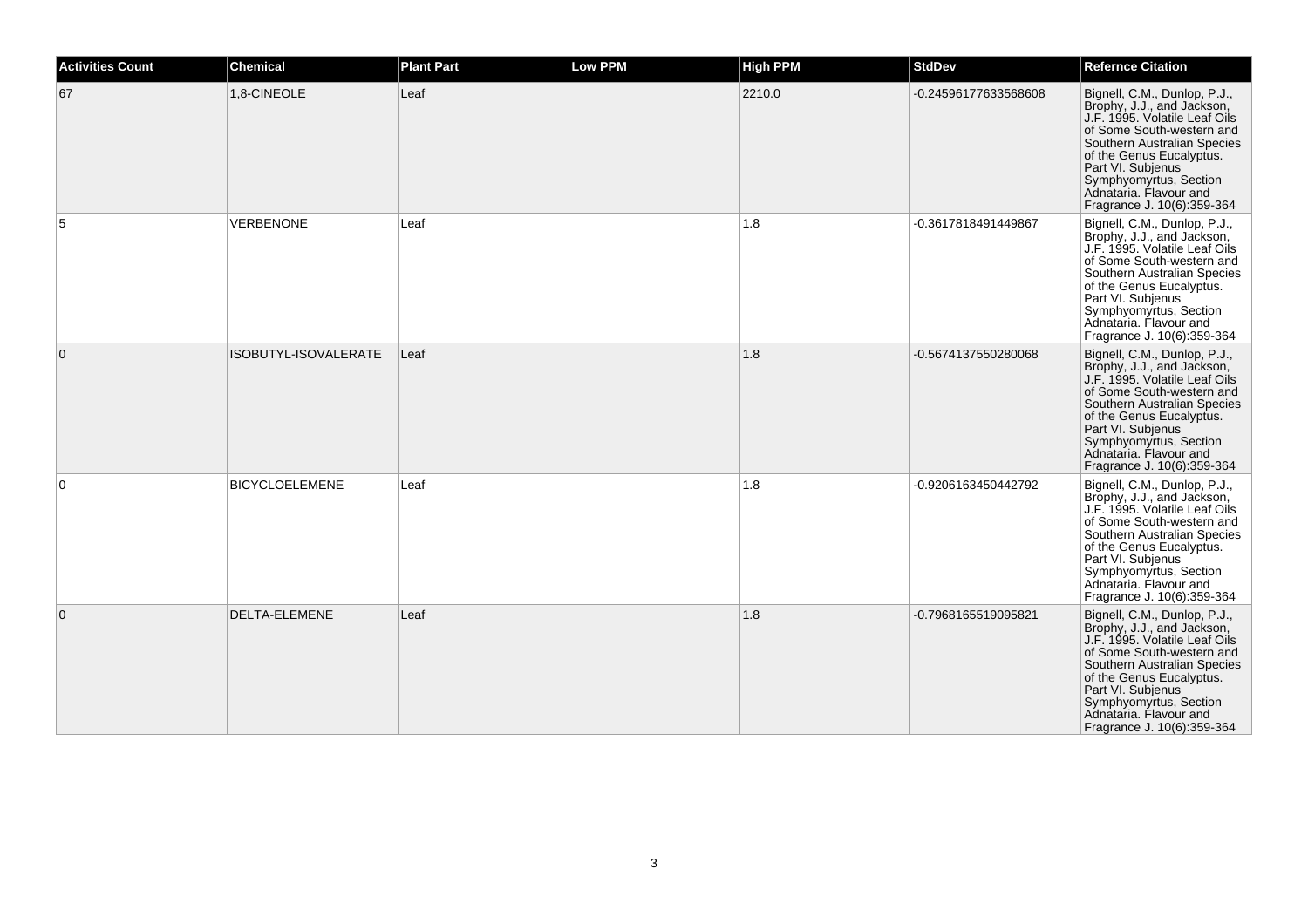| <b>Activities Count</b> | <b>Chemical</b>     | <b>Plant Part</b> | <b>Low PPM</b> | <b>High PPM</b> | <b>StdDev</b>        | <b>Refernce Citation</b>                                                                                                                                                                                                                                                                   |
|-------------------------|---------------------|-------------------|----------------|-----------------|----------------------|--------------------------------------------------------------------------------------------------------------------------------------------------------------------------------------------------------------------------------------------------------------------------------------------|
| $\overline{0}$          | TRANS-PIPERITOL     | Leaf              |                | 1.8             | -0.7477712239391278  | Bignell, C.M., Dunlop, P.J.,<br>Brophy, J.J., and Jackson,<br>J.F. 1995. Volatile Leaf Oils<br>of Some South-western and<br>Southern Australian Species<br>of the Genus Eucalyptus.<br>Part VI. Subjenus<br>Symphyomyrtus, Section<br>Adnataria. Flavour and<br>Fragrance J. 10(6):359-364 |
| 10                      | <b>NEROL</b>        | Leaf              |                | 5.0             | -0.2819580007007681  | Bignell, C.M., Dunlop, P.J.,<br>Brophy, J.J., and Jackson,<br>J.F. 1995. Volatile Leaf Oils<br>of Some South-western and<br>Southern Australian Species<br>of the Genus Eucalyptus.<br>Part VI. Subjenus<br>Symphyomyrtus, Section<br>Adnataria. Flavour and<br>Fragrance J. 10(6):359-364 |
| 8                       | CARYOPHYLLENE-OXIDE | Leaf              |                | 1.8             | -0.448715594986109   | Bignell, C.M., Dunlop, P.J.,<br>Brophy, J.J., and Jackson,<br>J.F. 1995. Volatile Leaf Oils<br>of Some South-western and<br>Southern Australian Species<br>of the Genus Eucalyptus.<br>Part VI. Subjenus<br>Symphyomyrtus, Section<br>Adnataria, Flavour and<br>Fragrance J. 10(6):359-364 |
| $\overline{0}$          | <b>TORQUATONE</b>   | Leaf              |                | 10.0            | -0.47632163259520754 | Bignell, C.M., Dunlop, P.J.,<br>Brophy, J.J., and Jackson,<br>J.F. 1995. Volatile Leaf Oils<br>of Some South-western and<br>Southern Australian Species<br>of the Genus Eucalyptus.<br>Part VI. Subjenus<br>Symphyomyrtus, Section<br>Adnataria. Flavour and<br>Fragrance J. 10(6):359-364 |
| $\overline{0}$          | ISOAMYL-ISOVALERATE | Leaf              |                | 0.0             | -0.501945328806811   | Bignell, C.M., Dunlop, P.J.,<br>Brophy, J.J., and Jackson,<br>J.F. 1995. Volatile Leaf Oils<br>of Some South-western and<br>Southern Australian Species<br>of the Genus Eucalyptus.<br>Part VI. Subjenus<br>Symphyomyrtus, Section<br>Adnataria. Flavour and<br>Fragrance J. 10(6):359-364 |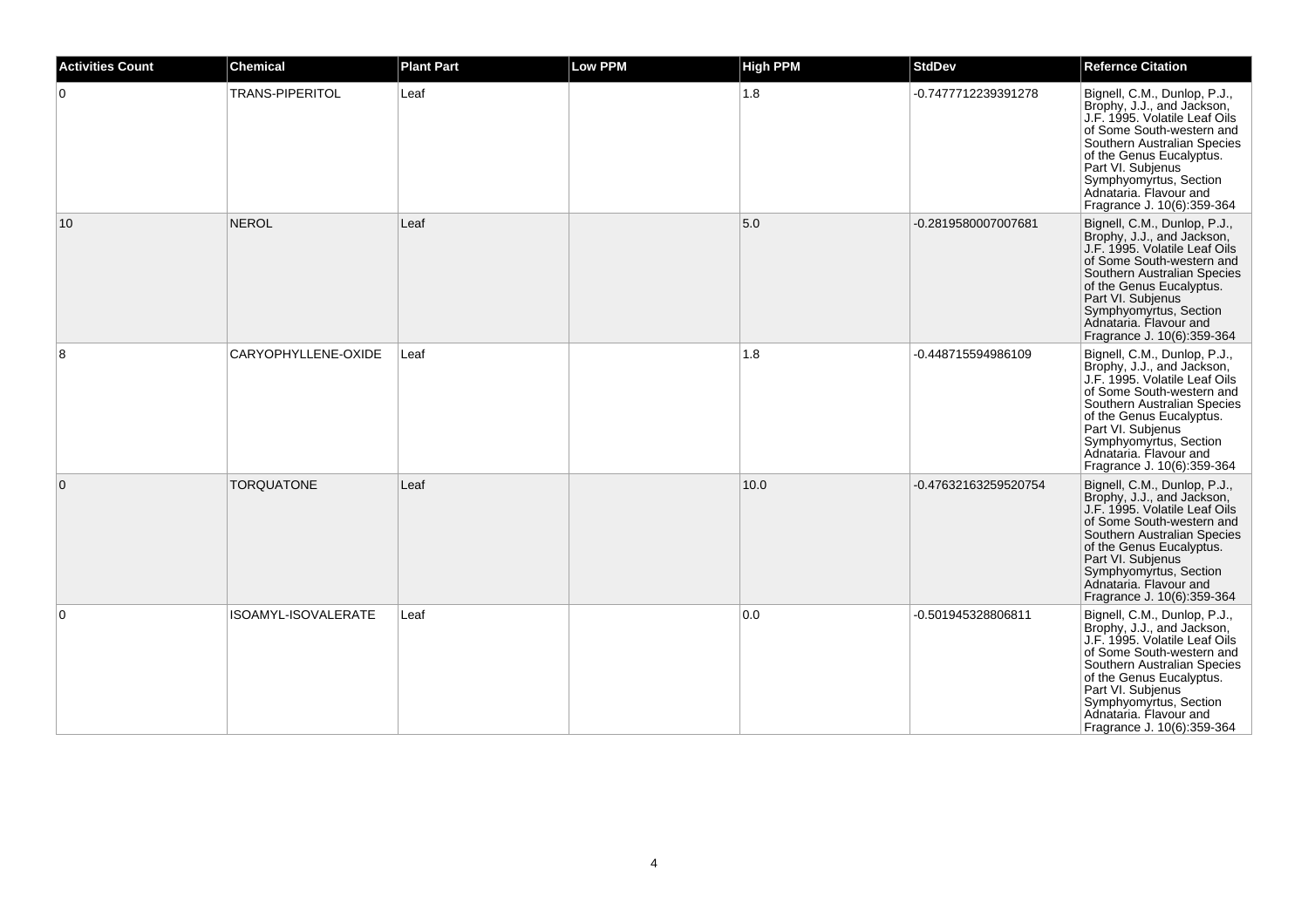| <b>Activities Count</b> | <b>Chemical</b>      | <b>Plant Part</b> | <b>Low PPM</b> | <b>High PPM</b> | <b>StdDev</b>        | <b>Refernce Citation</b>                                                                                                                                                                                                                                                                   |
|-------------------------|----------------------|-------------------|----------------|-----------------|----------------------|--------------------------------------------------------------------------------------------------------------------------------------------------------------------------------------------------------------------------------------------------------------------------------------------|
| 3                       | AROMADENDRENE        | Leaf              |                | 110.0           | -0.5534024245248963  | Bignell, C.M., Dunlop, P.J.,<br>Brophy, J.J., and Jackson,<br>J.F. 1995. Volatile Leaf Oils<br>of Some South-western and<br>Southern Australian Species<br>of the Genus Eucalyptus.<br>Part VI. Subjenus<br>Symphyomyrtus, Section<br>Adnataria. Flavour and<br>Fragrance J. 10(6):359-364 |
| $\overline{0}$          | <b>CIS-PIPERITOL</b> | Leaf              |                | 5.0             | -0.33738082371128875 | Bignell, C.M., Dunlop, P.J.,<br>Brophy, J.J., and Jackson,<br>J.F. 1995. Volatile Leaf Oils<br>of Some South-western and<br>Southern Australian Species<br>of the Genus Eucalyptus.<br>Part VI. Subjenus<br>Symphyomyrtus, Section<br>Adnataria, Flavour and<br>Fragrance J. 10(6):359-364 |
| 5                       | BETA-ELEMENE         | Leaf              |                | 8.0             | -0.377957740947063   | Bignell, C.M., Dunlop, P.J.,<br>Brophy, J.J., and Jackson,<br>J.F. 1995. Volatile Leaf Oils<br>of Some South-western and<br>Southern Australian Species<br>of the Genus Eucalyptus.<br>Part VI. Subjenus<br>Symphyomyrtus, Section<br>Adnataria, Flavour and<br>Fragrance J. 10(6):359-364 |
| $\overline{2}$          | TRANS-PINOCARVEOL    | Leaf              |                | 75.0            | -0.36143518780227707 | Bignell, C.M., Dunlop, P.J.,<br>Brophy, J.J., and Jackson,<br>J.F. 1995. Volatile Leaf Oils<br>of Some South-western and<br>Southern Australian Species<br>of the Genus Eucalyptus.<br>Part VI. Subjenus<br>Symphyomyrtus, Section<br>Adnataria. Flavour and<br>Fragrance J. 10(6):359-364 |
| 2                       | <b>MYRTENOL</b>      | Leaf              |                | 1.8             | -0.438892572999695   | Bignell, C.M., Dunlop, P.J.,<br>Brophy, J.J., and Jackson,<br>J.F. 1995. Volatile Leaf Oils<br>of Some South-western and<br>Southern Australian Species<br>of the Genus Eucalyptus.<br>Part VI. Subjenus<br>Symphyomyrtus, Section<br>Adnataria. Flavour and<br>Fragrance J. 10(6):359-364 |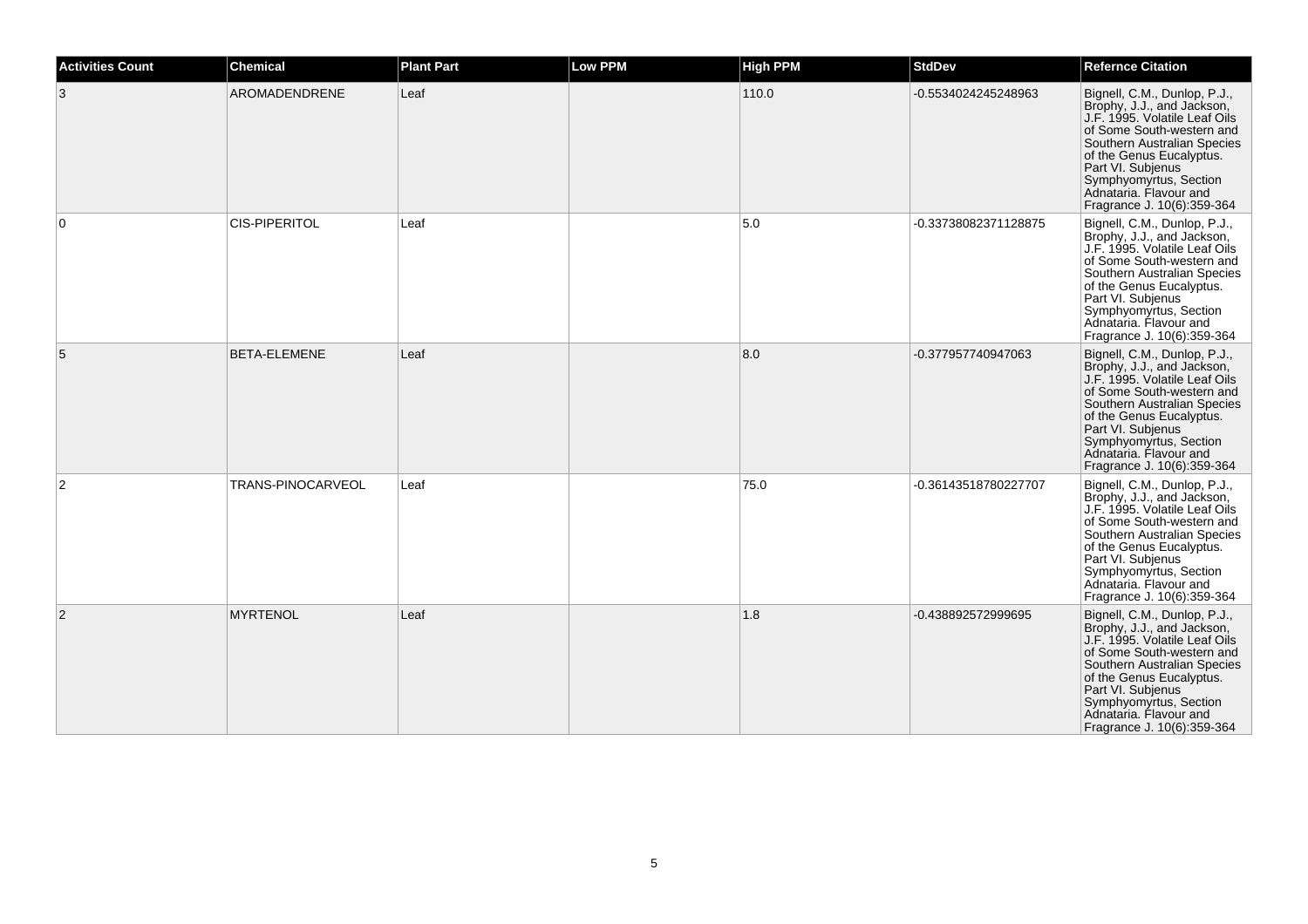| <b>Activities Count</b> | <b>Chemical</b>    | <b>Plant Part</b> | <b>Low PPM</b> | <b>High PPM</b> | <b>StdDev</b>        | <b>Refernce Citation</b>                                                                                                                                                                                                                                                                   |
|-------------------------|--------------------|-------------------|----------------|-----------------|----------------------|--------------------------------------------------------------------------------------------------------------------------------------------------------------------------------------------------------------------------------------------------------------------------------------------|
| 0                       | BETA-CARYOPHYLLENE | Leaf              |                | 1.8             | -0.333948126756507   | Bignell, C.M., Dunlop, P.J.,<br>Brophy, J.J., and Jackson,<br>J.F. 1995. Volatile Leaf Oils<br>of Some South-western and<br>Southern Australian Species<br>of the Genus Eucalyptus.<br>Part VI. Subjenus<br>Symphyomyrtus, Section<br>Adnataria. Flavour and<br>Fragrance J. 10(6):359-364 |
| 9                       | <b>TERPINOLENE</b> | Leaf              |                | 1.8             | -0.22980160862942228 | Bignell, C.M., Dunlop, P.J.,<br>Brophy, J.J., and Jackson,<br>J.F. 1995. Volatile Leaf Oils<br>of Some South-western and<br>Southern Australian Species<br>of the Genus Eucalyptus.<br>Part VI. Subjenus<br>Symphyomyrtus, Section<br>Adnataria. Flavour and<br>Fragrance J. 10(6):359-364 |
| $\mathbf 0$             | ALPHA-GURJUNENE    | Leaf              |                | 1.8             | -0.6100101025948784  | Bignell, C.M., Dunlop, P.J.,<br>Brophy, J.J., and Jackson,<br>J.F. 1995. Volatile Leaf Oils<br>of Some South-western and<br>Southern Australian Species<br>of the Genus Eucalyptus.<br>Part VI. Subjenus<br>Symphyomyrtus, Section<br>Adnataria. Flavour and<br>Fragrance J. 10(6):359-364 |
| $\overline{0}$          | ALLO-AROMADENDRENE | Leaf              |                | 35.0            | -0.19433943732834327 | Bignell, C.M., Dunlop, P.J.,<br>Brophy, J.J., and Jackson,<br>J.F. 1995. Volatile Leaf Oils<br>of Some South-western and<br>Southern Australian Species<br>of the Genus Eucalyptus.<br>Part VI. Subjenus<br>Symphyomyrtus, Section<br>Adnataria. Flavour and<br>Fragrance J. 10(6):359-364 |
|                         | <b>PINOCARVONE</b> | Leaf              |                | 62.0            | 0.14014098775423214  | Bignell, C.M., Dunlop, P.J.,<br>Brophy, J.J., and Jackson,<br>J.F. 1995. Volatile Leaf Oils<br>of Some South-western and<br>Southern Australian Species<br>of the Genus Eucalyptus.<br>Part VI. Subjenus<br>Symphyomyrtus, Section<br>Adnataria. Flavour and<br>Fragrance J. 10(6):359-364 |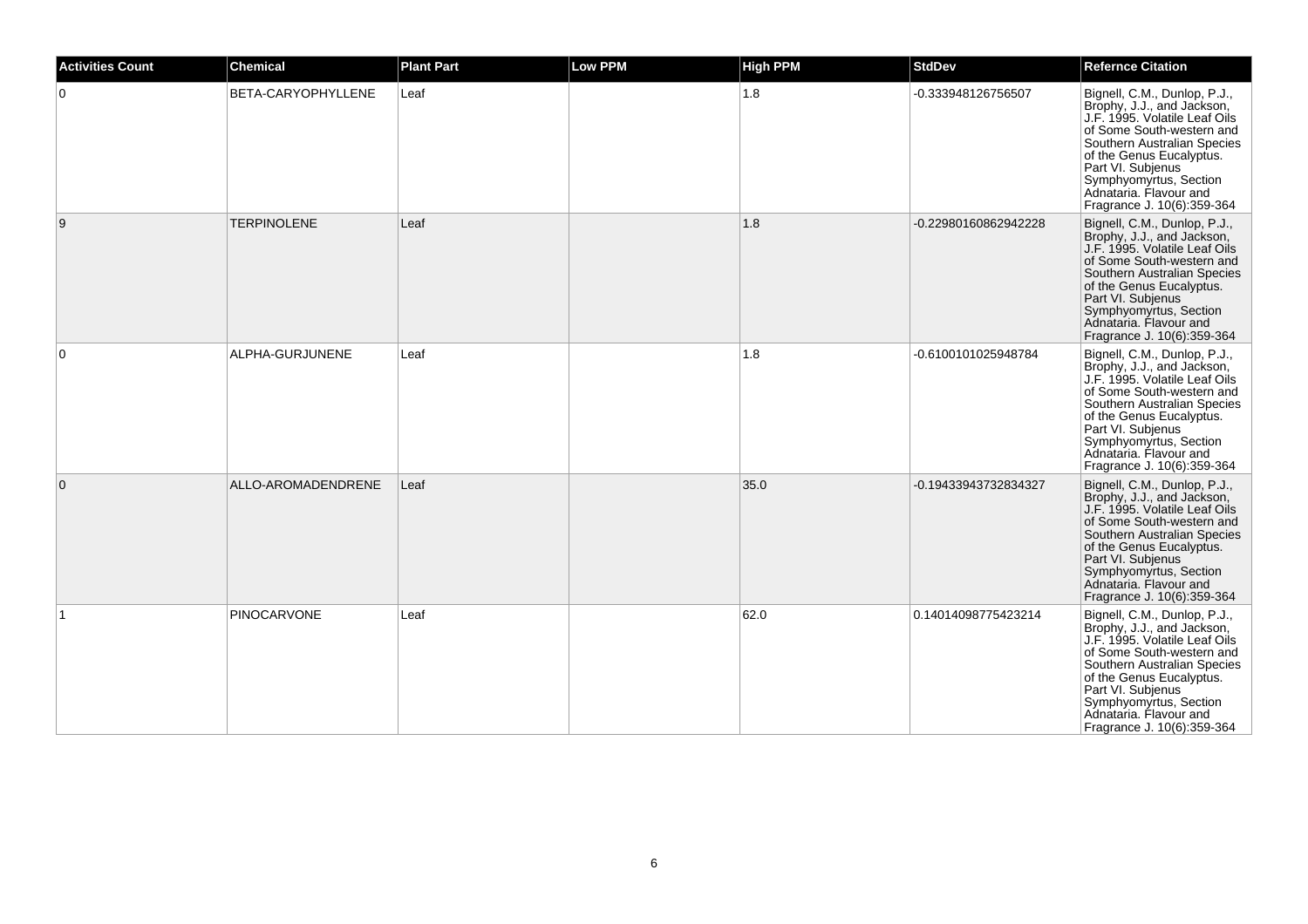| <b>Activities Count</b> | <b>Chemical</b>                       | <b>Plant Part</b> | <b>Low PPM</b> | <b>High PPM</b> | <b>StdDev</b>       | <b>Refernce Citation</b>                                                                                                                                                                                                                                                                   |
|-------------------------|---------------------------------------|-------------------|----------------|-----------------|---------------------|--------------------------------------------------------------------------------------------------------------------------------------------------------------------------------------------------------------------------------------------------------------------------------------------|
| $\overline{0}$          | ALPHA-P-<br><b>DIMETHYLSTRYRENE</b>   | Leaf              |                | 1.8             |                     | Bignell, C.M., Dunlop, P.J.,<br>Brophy, J.J., and Jackson,<br>J.F. 1995. Volatile Leaf Oils<br>of Some South-western and<br>Southern Australian Species<br>of the Genus Eucalyptus.<br>Part VI. Subjenus<br>Symphyomyrtus, Section<br>Adnataria. Flavour and<br>Fragrance J. 10(6):359-364 |
|                         | <b>PIPERITONE</b>                     | Leaf              |                | 1.8             | -0.3560354630497123 | Bignell, C.M., Dunlop, P.J.,<br>Brophy, J.J., and Jackson,<br>J.F. 1995. Volatile Leaf Oils<br>of Some South-western and<br>Southern Australian Species<br>of the Genus Eucalyptus.<br>Part VI. Subjenus<br>Symphyomyrtus, Section<br>Adnataria. Flavour and<br>Fragrance J. 10(6):359-364 |
| 5                       | <b>MYRTENAL</b>                       | Leaf              |                | 7.0             | -0.5098582718105744 | Bignell, C.M., Dunlop, P.J.,<br>Brophy, J.J., and Jackson,<br>J.F. 1995. Volatile Leaf Oils<br>of Some South-western and<br>Southern Australian Species<br>of the Genus Eucalyptus.<br>Part VI. Subjenus<br>Symphyomyrtus, Section<br>Adnataria, Flavour and<br>Fragrance J. 10(6):359-364 |
| $\overline{0}$          | ALPHA-CAMPHOLENIC-<br><b>ALDEHYDE</b> | Leaf              |                | 1.8             | -0.8173276759227618 | Bignell, C.M., Dunlop, P.J.,<br>Brophy, J.J., and Jackson,<br>J.F. 1995. Volatile Leaf Oils<br>of Some South-western and<br>Southern Australian Species<br>of the Genus Eucalyptus.<br>Part VI. Subjenus<br>Symphyomyrtus, Section<br>Adnataria. Flavour and<br>Fragrance J. 10(6):359-364 |
| $\overline{0}$          | <b>DELTA-TERPINEOL</b>                | Leaf              |                | 9.0             | -0.2711479275959365 | Bignell, C.M., Dunlop, P.J.,<br>Brophy, J.J., and Jackson,<br>J.F. 1995. Volatile Leaf Oils<br>of Some South-western and<br>Southern Australian Species<br>of the Genus Eucalyptus.<br>Part VI. Subjenus<br>Symphyomyrtus, Section<br>Adnataria, Flavour and<br>Fragrance J. 10(6):359-364 |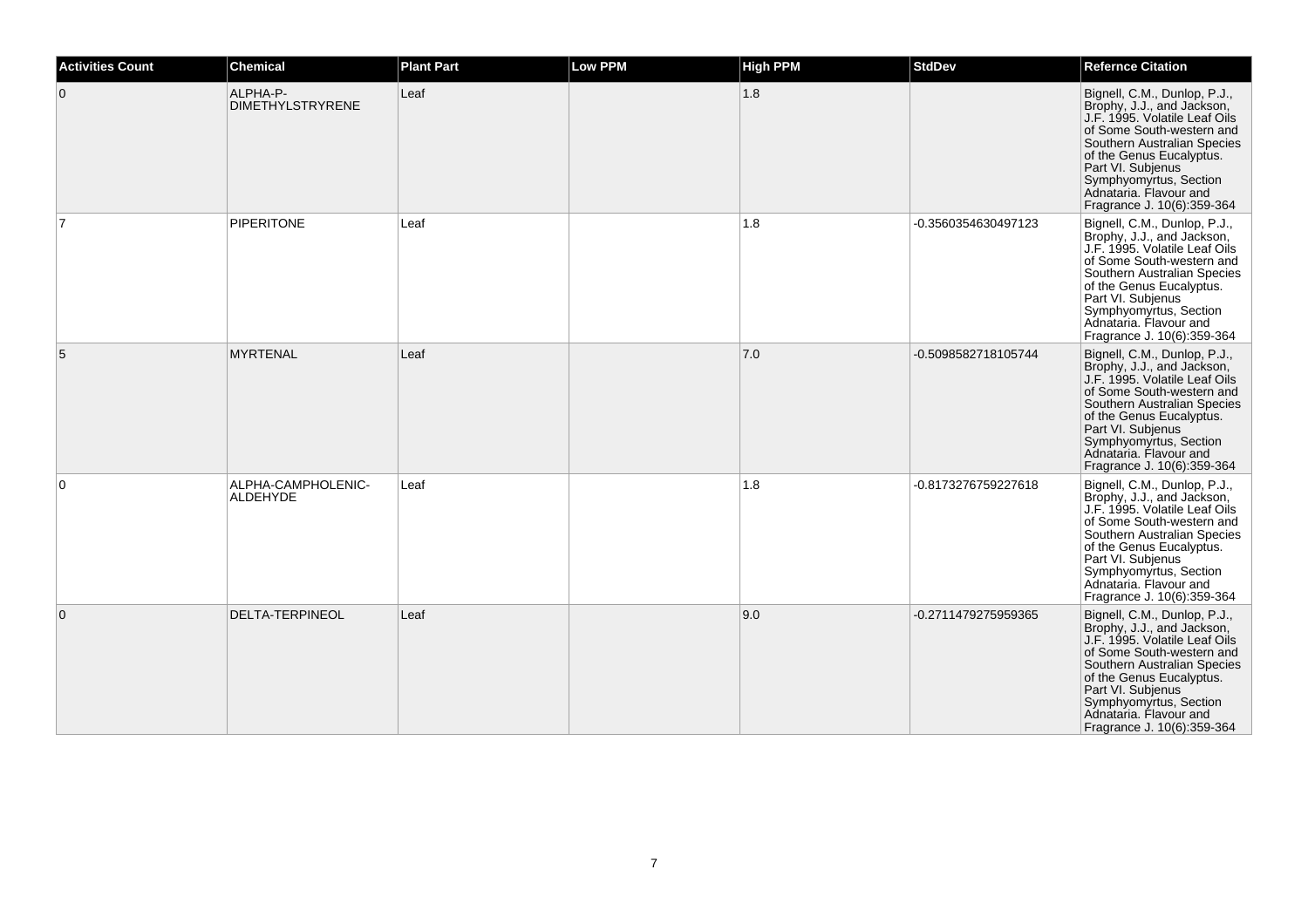| <b>Activities Count</b> | <b>Chemical</b>    | <b>Plant Part</b> | <b>Low PPM</b> | <b>High PPM</b> | <b>StdDev</b>        | <b>Refernce Citation</b>                                                                                                                                                                                                                                                                   |
|-------------------------|--------------------|-------------------|----------------|-----------------|----------------------|--------------------------------------------------------------------------------------------------------------------------------------------------------------------------------------------------------------------------------------------------------------------------------------------|
| $\overline{0}$          | <b>GLOBULOL</b>    | Leaf              |                | 145.0           | -0.36112567158063236 | Bignell, C.M., Dunlop, P.J.,<br>Brophy, J.J., and Jackson,<br>J.F. 1995. Volatile Leaf Oils<br>of Some South-western and<br>Southern Australian Species<br>of the Genus Eucalyptus.<br>Part VI. Subjenus<br>Symphyomyrtus, Section<br>Adnataria, Flavour and<br>Fragrance J. 10(6):359-364 |
| 13                      | <b>BETA-PINENE</b> | Leaf              |                | 3.0             | -0.4247046871994904  | Bignell, C.M., Dunlop, P.J.,<br>Brophy, J.J., and Jackson,<br>J.F. 1995. Volatile Leaf Oils<br>of Some South-western and<br>Southern Australian Species<br>of the Genus Eucalyptus.<br>Part VI. Subjenus<br>Symphyomyrtus, Section<br>Adnataria, Flavour and<br>Fragrance J. 10(6):359-364 |
| $\overline{0}$          | P-CYMEN-8-OL       | Leaf              |                | 3.5             | -0.6999118327180465  | Bignell, C.M., Dunlop, P.J.,<br>Brophy, J.J., and Jackson,<br>J.F. 1995. Volatile Leaf Oils<br>of Some South-western and<br>Southern Australian Species<br>of the Genus Eucalyptus.<br>Part VI. Subjenus<br>Symphyomyrtus, Section<br>Adnataria. Flavour and<br>Fragrance J. 10(6):359-364 |
| 53                      | <b>LINALOOL</b>    | Leaf              |                | 1.8             | -0.6461973760052117  | Bignell, C.M., Dunlop, P.J.,<br>Brophy, J.J., and Jackson,<br>J.F. 1995. Volatile Leaf Oils<br>of Some South-western and<br>Southern Australian Species<br>of the Genus Eucalyptus.<br>Part VI. Subjenus<br>Symphyomyrtus, Section<br>Adnataria. Flavour and<br>Fragrance J. 10(6):359-364 |
| 22                      | <b>MYRCENE</b>     | Leaf              |                | 1.8             | -0.17202601090679234 | Bignell, C.M., Dunlop, P.J.,<br>Brophy, J.J., and Jackson,<br>J.F. 1995. Volatile Leaf Oils<br>of Some South-western and<br>Southern Australian Species<br>of the Genus Eucalyptus.<br>Part VI. Subjenus<br>Symphyomyrtus, Section<br>Adnataria. Flavour and<br>Fragrance J. 10(6):359-364 |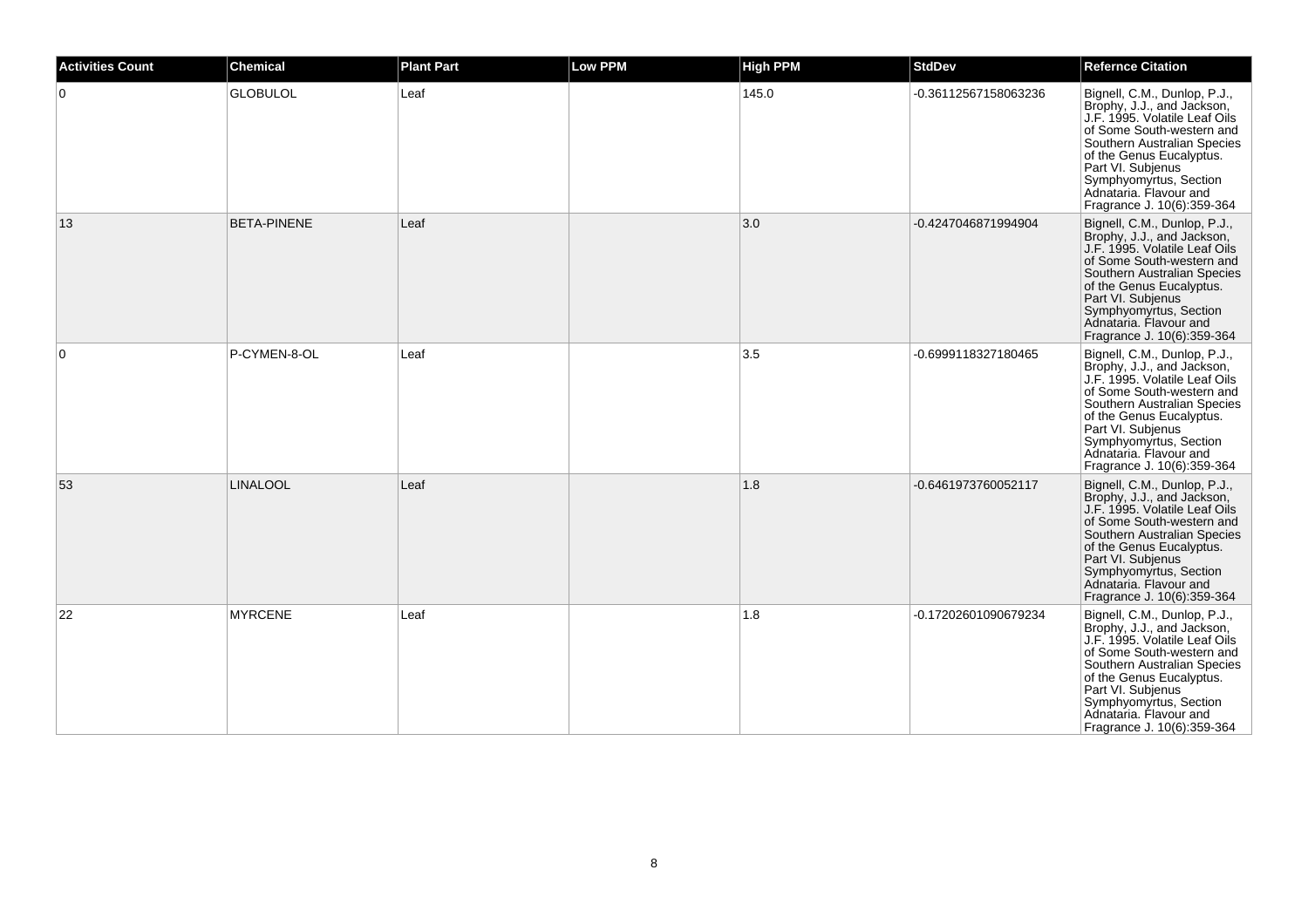| <b>Activities Count</b> | <b>Chemical</b>   | <b>Plant Part</b> | <b>Low PPM</b> | <b>High PPM</b> | <b>StdDev</b>        | <b>Refernce Citation</b>                                                                                                                                                                                                                                                                   |
|-------------------------|-------------------|-------------------|----------------|-----------------|----------------------|--------------------------------------------------------------------------------------------------------------------------------------------------------------------------------------------------------------------------------------------------------------------------------------------|
| $\overline{0}$          | <b>CALAMENENE</b> | Leaf              |                | 1.8             | -0.61053839442438    | Bignell, C.M., Dunlop, P.J.,<br>Brophy, J.J., and Jackson,<br>J.F. 1995. Volatile Leaf Oils<br>of Some South-western and<br>Southern Australian Species<br>of the Genus Eucalyptus.<br>Part VI. Subjenus<br>Symphyomyrtus, Section<br>Adnataria. Flavour and<br>Fragrance J. 10(6):359-364 |
| 23                      | ALPHA-TERPINEOL   | Leaf              |                | 1.8             | -0.5870891434072624  | Bignell, C.M., Dunlop, P.J.,<br>Brophy, J.J., and Jackson,<br>J.F. 1995. Volatile Leaf Oils<br>of Some South-western and<br>Southern Australian Species<br>of the Genus Eucalyptus.<br>Part VI. Subjenus<br>Symphyomyrtus, Section<br>Adnataria. Flavour and<br>Fragrance J. 10(6):359-364 |
| 35                      | <b>GERANIOL</b>   | Leaf              |                | 0.0             | -0.23047566655859675 | Bignell, C.M., Dunlop, P.J.,<br>Brophy, J.J., and Jackson,<br>J.F. 1995. Volatile Leaf Oils<br>of Some South-western and<br>Southern Australian Species<br>of the Genus Eucalyptus.<br>Part VI. Subjenus<br>Symphyomyrtus, Section<br>Adnataria. Flavour and<br>Fragrance J. 10(6):359-364 |
| 28                      | ALPHA-PINENE      | Leaf              |                | 71.0            | -0.21993488052221985 | Bignell, C.M., Dunlop, P.J.,<br>Brophy, J.J., and Jackson,<br>J.F. 1995. Volatile Leaf Oils<br>of Some South-western and<br>Southern Australian Species<br>of the Genus Eucalyptus.<br>Part VI. Subjenus<br>Symphyomyrtus, Section<br>Adnataria. Flavour and<br>Fragrance J. 10(6):359-364 |
| 16                      | P-CYMENE          | Leaf              |                | 22.0            | -0.3818359584235987  | Bignell, C.M., Dunlop, P.J.,<br>Brophy, J.J., and Jackson,<br>J.F. 1995. Volatile Leaf Oils<br>of Some South-western and<br>Southern Australian Species<br>of the Genus Eucalyptus.<br>Part VI. Subjenus<br>Symphyomyrtus, Section<br>Adnataria. Flavour and<br>Fragrance J. 10(6):359-364 |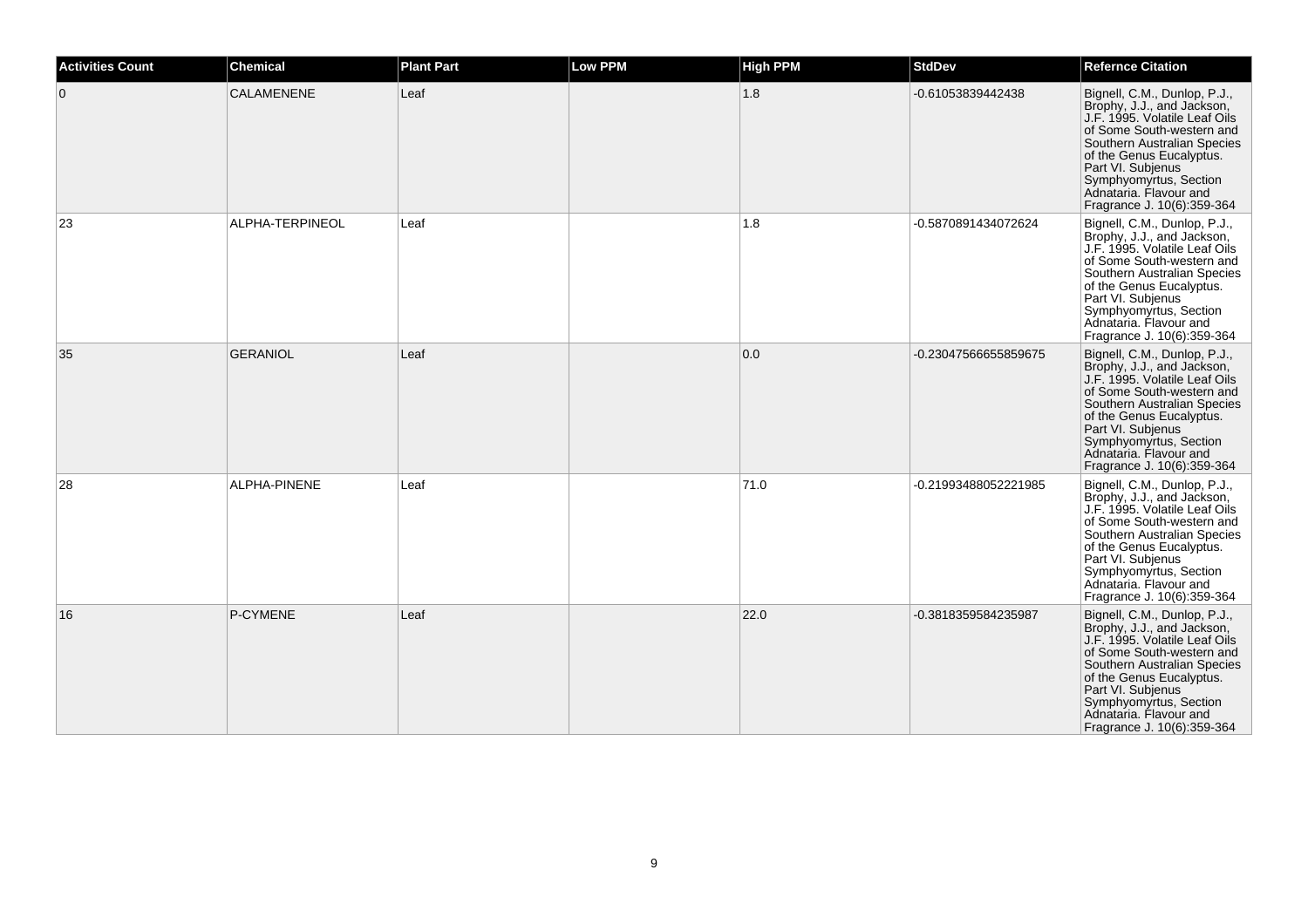| <b>Activities Count</b> | <b>Chemical</b> | <b>Plant Part</b> | <b>Low PPM</b> | <b>High PPM</b> | <b>StdDev</b>        | <b>Refernce Citation</b>                                                                                                                                                                                                                                                                   |
|-------------------------|-----------------|-------------------|----------------|-----------------|----------------------|--------------------------------------------------------------------------------------------------------------------------------------------------------------------------------------------------------------------------------------------------------------------------------------------|
| 60                      | <b>LIMONENE</b> | Leaf              |                | 1.8             | -0.4458906182742893  | Bignell, C.M., Dunlop, P.J.,<br>Brophy, J.J., and Jackson,<br>J.F. 1995. Volatile Leaf Oils<br>of Some South-western and<br>Southern Australian Species<br>of the Genus Eucalyptus.<br>Part VI. Subjenus<br>Symphyomyrtus, Section<br>Adnataria, Flavour and<br>Fragrance J. 10(6):359-364 |
| $\overline{0}$          | A-MUUROLENE     | Leaf              |                | 1.8             | -0.7879716086652032  | Bignell, C.M., Dunlop, P.J.,<br>Brophy, J.J., and Jackson,<br>J.F. 1995. Volatile Leaf Oils<br>of Some South-western and<br>Southern Australian Species<br>of the Genus Eucalyptus.<br>Part VI. Subjenus<br>Symphyomyrtus, Section<br>Adnataria, Flavour and<br>Fragrance J. 10(6):359-364 |
| $\overline{0}$          | CALACORENE      | Leaf              |                | 3.0             | -0.990527412389629   | Bignell, C.M., Dunlop, P.J.,<br>Brophy, J.J., and Jackson,<br>J.F. 1995. Volatile Leaf Oils<br>of Some South-western and<br>Southern Australian Species<br>of the Genus Eucalyptus.<br>Part VI. Subjenus<br>Symphyomyrtus, Section<br>Adnataria. Flavour and<br>Fragrance J. 10(6):359-364 |
| 23                      | TERPINEN-4-OL   | Leaf              |                | 1.8             | -0.33929474142561294 | Bignell, C.M., Dunlop, P.J.,<br>Brophy, J.J., and Jackson,<br>J.F. 1995. Volatile Leaf Oils<br>of Some South-western and<br>Southern Australian Species<br>of the Genus Eucalyptus.<br>Part VI. Subjenus<br>Symphyomyrtus, Section<br>Adnataria. Flavour and<br>Fragrance J. 10(6):359-364 |
| $\overline{0}$          | FENCHOL         | Leaf              |                | 1.8             | -0.8973579476914617  | Bignell, C.M., Dunlop, P.J.,<br>Brophy, J.J., and Jackson,<br>J.F. 1995. Volatile Leaf Oils<br>of Some South-western and<br>Southern Australian Species<br>of the Genus Eucalyptus.<br>Part VI. Subjenus<br>Symphyomyrtus, Section<br>Adnataria. Flavour and<br>Fragrance J. 10(6):359-364 |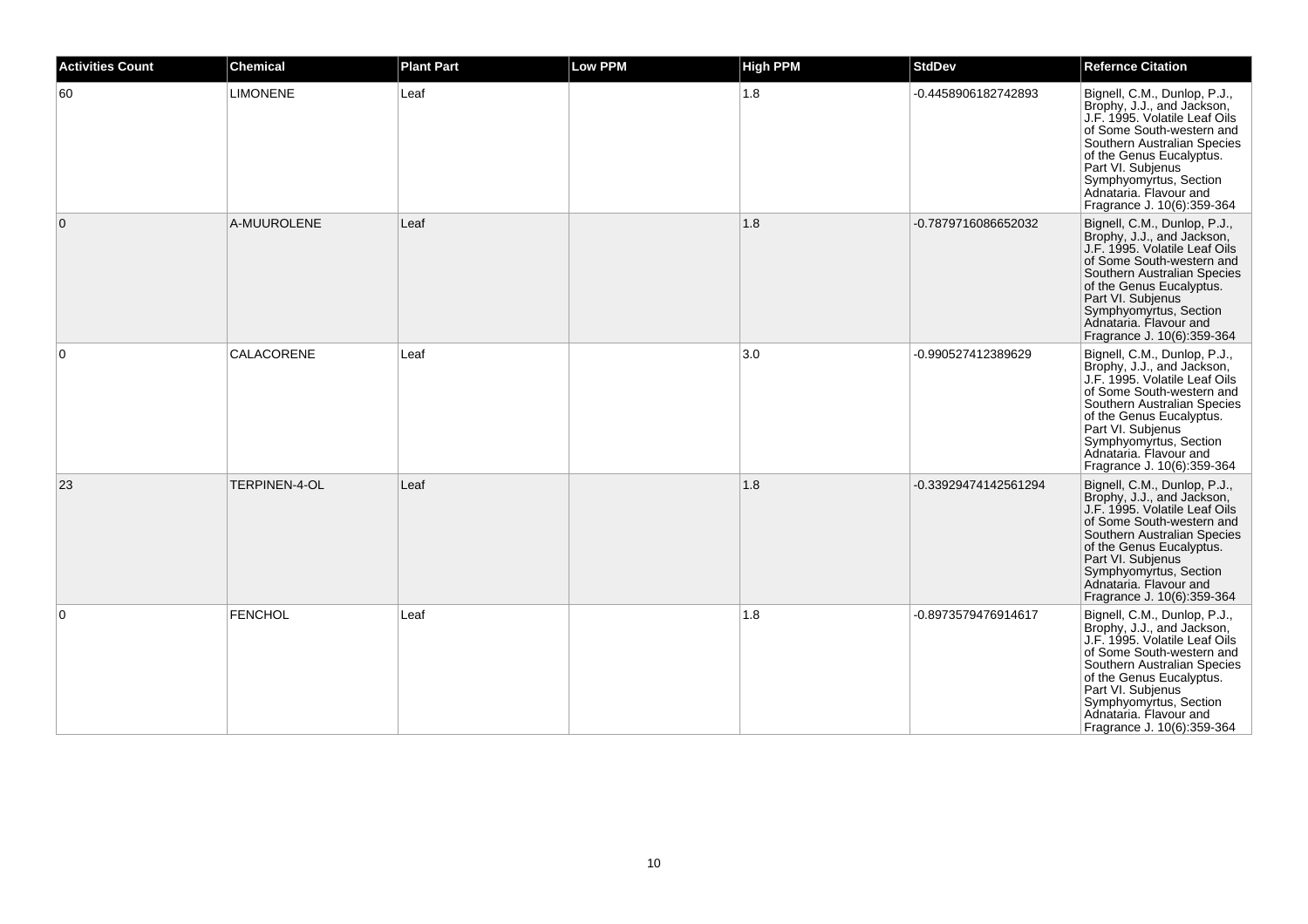| <b>Activities Count</b> | <b>Chemical</b>                        | <b>Plant Part</b> | <b>Low PPM</b> | <b>High PPM</b> | <b>StdDev</b>        | <b>Refernce Citation</b>                                                                                                                                                                                                                                                                   |
|-------------------------|----------------------------------------|-------------------|----------------|-----------------|----------------------|--------------------------------------------------------------------------------------------------------------------------------------------------------------------------------------------------------------------------------------------------------------------------------------------|
| $\overline{0}$          | BETA-PHENYLETHYL-<br><b>PROPIONATE</b> | Leaf              |                | 1.8             | -0.7034412359737474  | Bignell, C.M., Dunlop, P.J.,<br>Brophy, J.J., and Jackson,<br>J.F. 1995. Volatile Leaf Oils<br>of Some South-western and<br>Southern Australian Species<br>of the Genus Eucalyptus.<br>Part VI. Subjenus<br>Symphyomyrtus, Section<br>Adnataria. Flavour and<br>Fragrance J. 10(6):359-364 |
| $\overline{0}$          | <b>CUMINAL</b>                         | Leaf              |                | 1.8             | -0.34078839844783737 | Bignell, C.M., Dunlop, P.J.,<br>Brophy, J.J., and Jackson,<br>J.F. 1995. Volatile Leaf Oils<br>of Some South-western and<br>Southern Australian Species<br>of the Genus Eucalyptus.<br>Part VI. Subjenus<br>Symphyomyrtus, Section<br>Adnataria. Flavour and<br>Fragrance J. 10(6):359-364 |
| 19                      | <b>CARVONE</b>                         | Leaf              |                | 7.0             | -0.28142363843386237 | Bignell, C.M., Dunlop, P.J.,<br>Brophy, J.J., and Jackson,<br>J.F. 1995. Volatile Leaf Oils<br>of Some South-western and<br>Southern Australian Species<br>of the Genus Eucalyptus.<br>Part VI. Subjenus<br>Symphyomyrtus, Section<br>Adnataria. Flavour and<br>Fragrance J. 10(6):359-364 |
| $\overline{0}$          | TRANS-P-MENTH-2-EN-1-<br>OL            | Leaf              |                | 1.8             | -0.8878160947682905  | Bignell, C.M., Dunlop, P.J.,<br>Brophy, J.J., and Jackson,<br>J.F. 1995. Volatile Leaf Oils<br>of Some South-western and<br>Southern Australian Species<br>of the Genus Eucalyptus.<br>Part VI. Subjenus<br>Symphyomyrtus, Section<br>Adnataria. Flavour and<br>Fragrance J. 10(6):359-364 |
|                         | <b>DELTA-CADINOL</b>                   | Leaf              |                | 1.8             | -0.6554864617356018  | Bignell, C.M., Dunlop, P.J.,<br>Brophy, J.J., and Jackson,<br>J.F. 1995. Volatile Leaf Oils<br>of Some South-western and<br>Southern Australian Species<br>of the Genus Eucalyptus.<br>Part VI. Subjenus<br>Symphyomyrtus, Section<br>Adnataria. Flavour and<br>Fragrance J. 10(6):359-364 |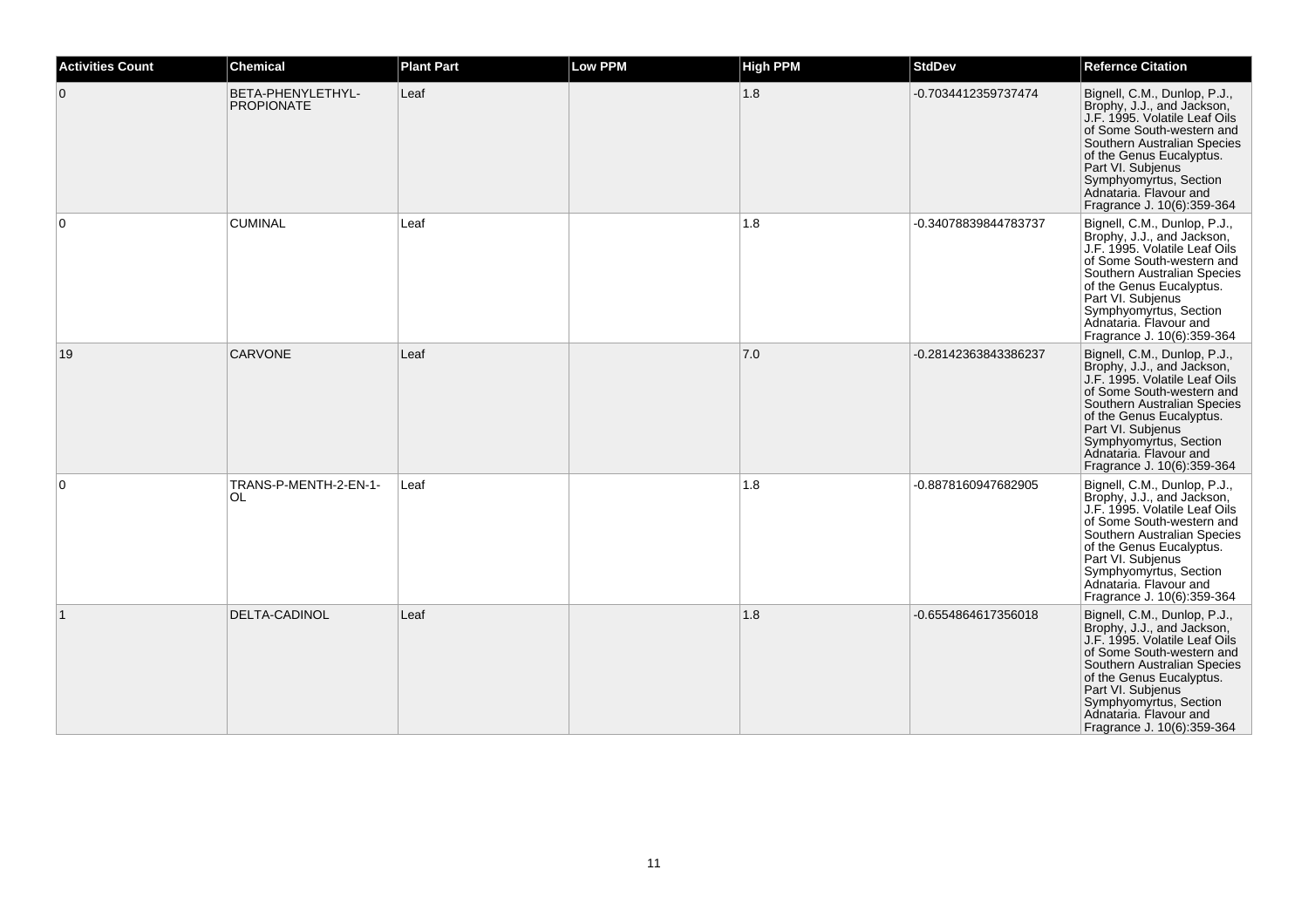| <b>Activities Count</b> | <b>Chemical</b>        | <b>Plant Part</b> | <b>Low PPM</b> | <b>High PPM</b> | <b>StdDev</b>        | <b>Refernce Citation</b>                                                                                                                                                                                                                                                                   |
|-------------------------|------------------------|-------------------|----------------|-----------------|----------------------|--------------------------------------------------------------------------------------------------------------------------------------------------------------------------------------------------------------------------------------------------------------------------------------------|
| $\overline{0}$          | ALPHA-FENCHENE         | Leaf              |                | 0.0             | -0.4609977705185447  | Bignell, C.M., Dunlop, P.J.,<br>Brophy, J.J., and Jackson,<br>J.F. 1995. Volatile Leaf Oils<br>of Some South-western and<br>Southern Australian Species<br>of the Genus Eucalyptus.<br>Part VI. Subjenus<br>Symphyomyrtus, Section<br>Adnataria. Flavour and<br>Fragrance J. 10(6):359-364 |
| 11                      | <b>GAMMA-TERPINENE</b> | Leaf              |                | 1.8             | -0.368452516678263   | Bignell, C.M., Dunlop, P.J.,<br>Brophy, J.J., and Jackson,<br>J.F. 1995. Volatile Leaf Oils<br>of Some South-western and<br>Southern Australian Species<br>of the Genus Eucalyptus.<br>Part VI. Subjenus<br>Symphyomyrtus, Section<br>Adnataria. Flavour and<br>Fragrance J. 10(6):359-364 |
| 3                       | BETA-PHELLANDRENE      | Leaf              |                | 1.8             | -0.46003048680113945 | Bignell, C.M., Dunlop, P.J.,<br>Brophy, J.J., and Jackson,<br>J.F. 1995. Volatile Leaf Oils<br>of Some South-western and<br>Southern Australian Species<br>of the Genus Eucalyptus.<br>Part VI. Subjenus<br>Symphyomyrtus, Section<br>Adnataria, Flavour and<br>Fragrance J. 10(6):359-364 |
| $\overline{0}$          | <b>BETA-CUBEBENE</b>   | Leaf              |                | 1.8             | -0.31028056121260383 | Bignell, C.M., Dunlop, P.J.,<br>Brophy, J.J., and Jackson,<br>J.F. 1995. Volatile Leaf Oils<br>of Some South-western and<br>Southern Australian Species<br>of the Genus Eucalyptus.<br>Part VI. Subjenus<br>Symphyomyrtus, Section<br>Adnataria. Flavour and<br>Fragrance J. 10(6):359-364 |
| 35                      | <b>BORNEOL</b>         | Leaf              |                | 1.8             | -0.4732836689075007  | Bignell, C.M., Dunlop, P.J.,<br>Brophy, J.J., and Jackson,<br>J.F. 1995. Volatile Leaf Oils<br>of Some South-western and<br>Southern Australian Species<br>of the Genus Eucalyptus.<br>Part VI. Subjenus<br>Symphyomyrtus, Section<br>Adnataria. Flavour and<br>Fragrance J. 10(6):359-364 |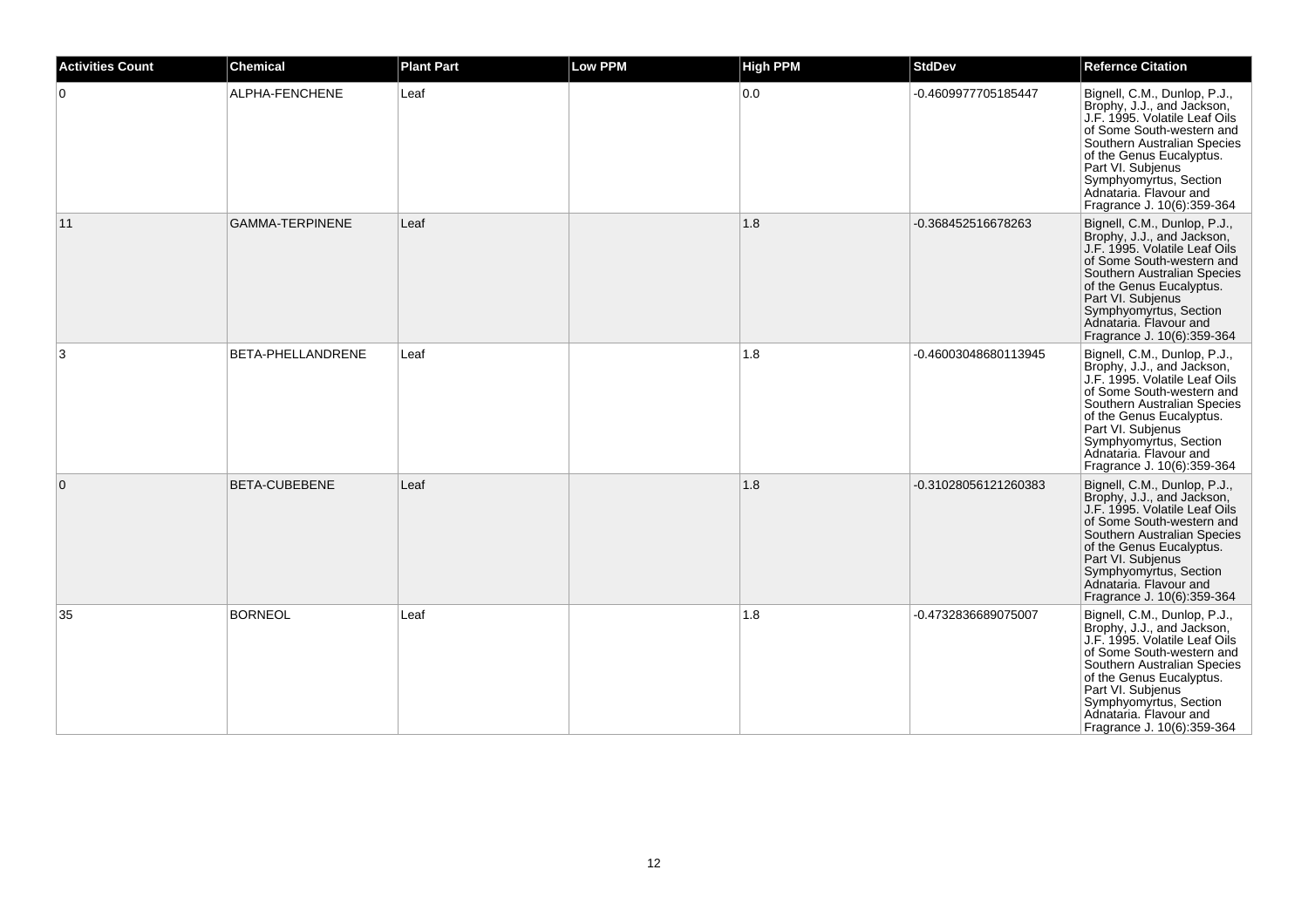| <b>Activities Count</b> | <b>Chemical</b>                  | <b>Plant Part</b> | <b>Low PPM</b> | <b>High PPM</b> | <b>StdDev</b>       | <b>Refernce Citation</b>                                                                                                                                                                                                                                                                   |
|-------------------------|----------------------------------|-------------------|----------------|-----------------|---------------------|--------------------------------------------------------------------------------------------------------------------------------------------------------------------------------------------------------------------------------------------------------------------------------------------|
| $\overline{0}$          | TRANS-P-MENTHA-1,8-<br>DIEN-6-OL | Leaf              |                | 1.8             | -0.5627123295706371 | Bignell, C.M., Dunlop, P.J.,<br>Brophy, J.J., and Jackson,<br>J.F. 1995. Volatile Leaf Oils<br>of Some South-western and<br>Southern Australian Species<br>of the Genus Eucalyptus.<br>Part VI. Subjenus<br>Symphyomyrtus, Section<br>Adnataria, Flavour and<br>Fragrance J. 10(6):359-364 |
| 9                       | <b>DELTA-CADINENE</b>            | Leaf              |                | 8.0             | -0.4292576505663304 | Bignell, C.M., Dunlop, P.J.,<br>Brophy, J.J., and Jackson,<br>J.F. 1995. Volatile Leaf Oils<br>of Some South-western and<br>Southern Australian Species<br>of the Genus Eucalyptus.<br>Part VI. Subjenus<br>Symphyomyrtus, Section<br>Adnataria, Flavour and<br>Fragrance J. 10(6):359-364 |
| $\overline{0}$          | <b>GAMMA-EUDESMOL</b>            | Leaf              |                | 1.8             | -0.7423733175748863 | Bignell, C.M., Dunlop, P.J.,<br>Brophy, J.J., and Jackson,<br>J.F. 1995. Volatile Leaf Oils<br>of Some South-western and<br>Southern Australian Species<br>of the Genus Eucalyptus.<br>Part VI. Subjenus<br>Symphyomyrtus, Section<br>Adnataria, Flavour and<br>Fragrance J. 10(6):359-364 |
| $\overline{0}$          | <b>SPATHULENOL</b>               | Leaf              |                | 23.0            | -0.6466750924896314 | Bignell, C.M., Dunlop, P.J.,<br>Brophy, J.J., and Jackson,<br>J.F. 1995. Volatile Leaf Oils<br>of Some South-western and<br>Southern Australian Species<br>of the Genus Eucalyptus.<br>Part VI. Subjenus<br>Symphyomyrtus, Section<br>Adnataria. Flavour and<br>Fragrance J. 10(6):359-364 |
| 11                      | ALPHA-PHELLANDRENE               | Leaf              |                | 1.8             | -0.3130448705312218 | Bignell, C.M., Dunlop, P.J.,<br>Brophy, J.J., and Jackson,<br>J.F. 1995. Volatile Leaf Oils<br>of Some South-western and<br>Southern Australian Species<br>of the Genus Eucalyptus.<br>Part VI. Subjenus<br>Symphyomyrtus, Section<br>Adnataria. Flavour and<br>Fragrance J. 10(6):359-364 |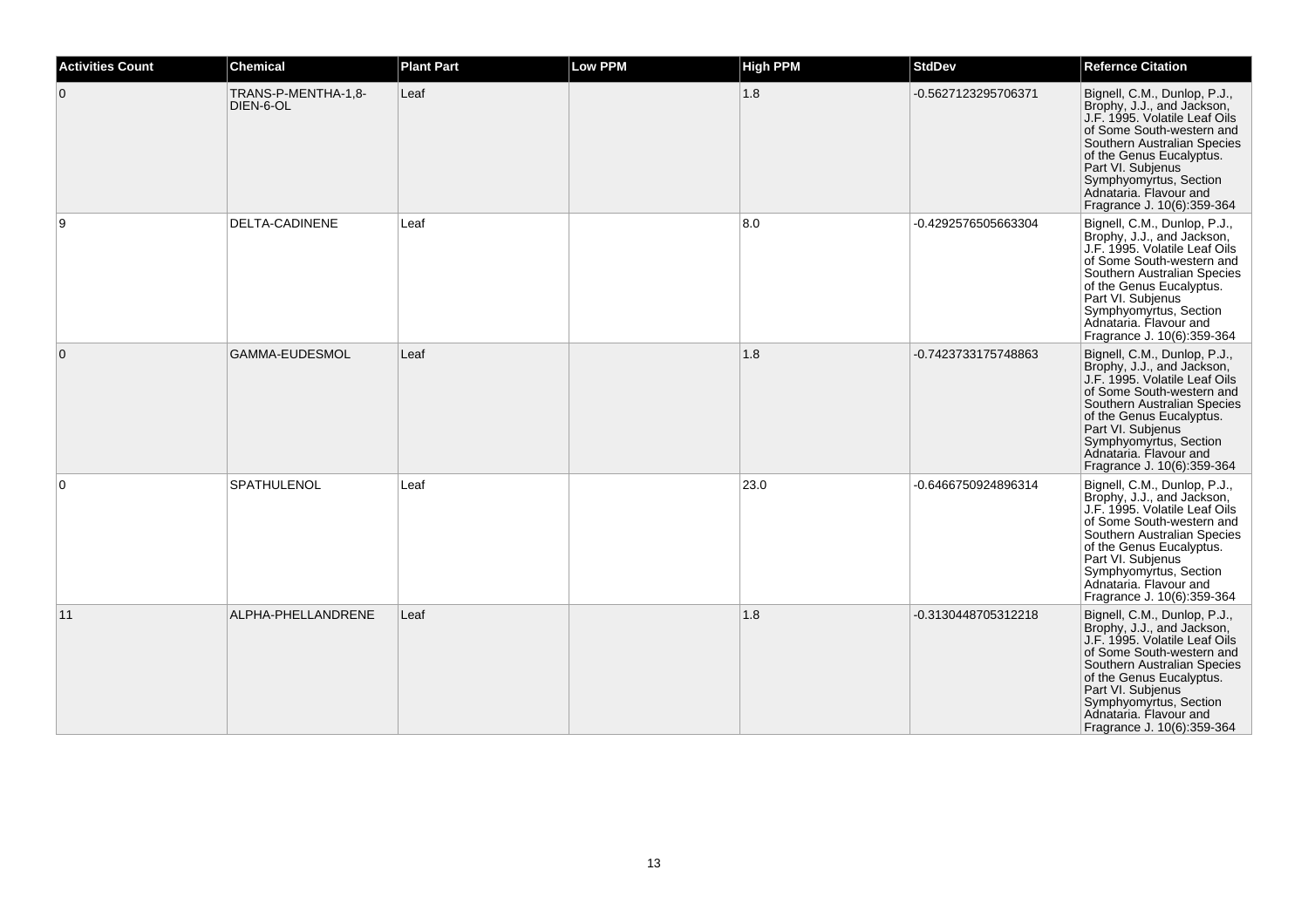| <b>Activities Count</b> | Chemical                        | <b>Plant Part</b> | <b>Low PPM</b> | <b>High PPM</b> | <b>StdDev</b>       | <b>Refernce Citation</b>                                                                                                                                                                                                                                                                   |
|-------------------------|---------------------------------|-------------------|----------------|-----------------|---------------------|--------------------------------------------------------------------------------------------------------------------------------------------------------------------------------------------------------------------------------------------------------------------------------------------|
| $\Omega$                | ALPHA-CUBEBENE                  | Leaf              |                | 1.8             | -0.4021378056218067 | Bignell, C.M., Dunlop, P.J.,<br>Brophy, J.J., and Jackson,<br>J.F. 1995. Volatile Leaf Oils<br>of Some South-western and<br>Southern Australian Species<br>of the Genus Eucalyptus.<br>Part VI. Subjenus<br>Symphyomyrtus, Section<br>Adnataria. Flavour and<br>Fragrance J. 10(6):359-364 |
| $\mathbf 0$             | (+)-QUERCITOL                   | Plant             |                |                 |                     | Jeffery B. Harborne and H.<br>Baxter, eds. 1983.<br>Phytochemical Dictionary. A<br>Handbook of Bioactive<br>Compounds from Plants.<br>Taylor & Frost, London. 791<br>pp.                                                                                                                   |
| 0                       | CIS-P-MENTHA-1,8-DIEN-6-<br>OL. | Leaf              |                | 1.8             | -0.8775209103652573 | Bignell, C.M., Dunlop, P.J.,<br>Brophy, J.J., and Jackson,<br>J.F. 1995. Volatile Leaf Oils<br>of Some South-western and<br>Southern Australian Species<br>of the Genus Eucalyptus.<br>Part VI. Subjenus<br>Symphyomyrtus, Section<br>Adnataria, Flavour and<br>Fragrance J. 10(6):359-364 |
| $\mathbf{0}$            | CADINA-1,4-DIENE                | Leaf              |                | 4.0             | -0.6444846962525255 | Bignell, C.M., Dunlop, P.J.,<br>Brophy, J.J., and Jackson,<br>J.F. 1995. Volatile Leaf Oils<br>of Some South-western and<br>Southern Australian Species<br>of the Genus Eucalyptus.<br>Part VI. Subjenus<br>Symphyomyrtus, Section<br>Adnataria. Flavour and<br>Fragrance J. 10(6):359-364 |
| 13                      | <b>BETA-EUDESMOL</b>            | Leaf              |                | 5.0             | -0.6051664564741057 | Bignell, C.M., Dunlop, P.J.,<br>Brophy, J.J., and Jackson,<br>J.F. 1995. Volatile Leaf Oils<br>of Some South-western and<br>Southern Australian Species<br>of the Genus Eucalyptus.<br>Part VI. Subjenus<br>Symphyomyrtus, Section<br>Adnataria. Flavour and<br>Fragrance J. 10(6):359-364 |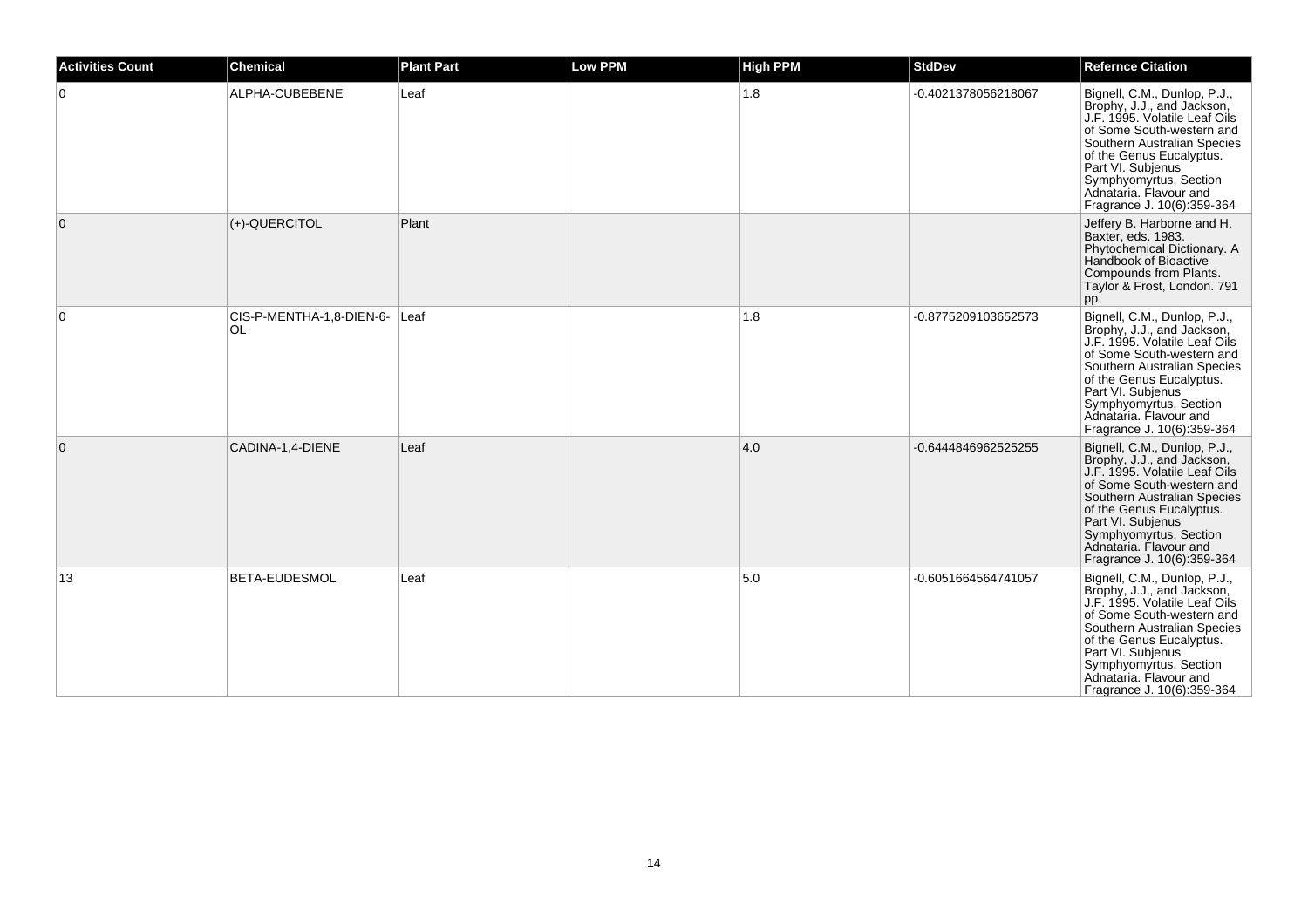| <b>Activities Count</b> | <b>Chemical</b>                     | <b>Plant Part</b> | <b>Low PPM</b> | <b>High PPM</b> | <b>StdDev</b>       | <b>Refernce Citation</b>                                                                                                                                                                                                                                                                   |
|-------------------------|-------------------------------------|-------------------|----------------|-----------------|---------------------|--------------------------------------------------------------------------------------------------------------------------------------------------------------------------------------------------------------------------------------------------------------------------------------------|
| 3                       | <b>BETA-SELINENE</b>                | Leaf              |                | 1.8             | -0.5066256953294005 | Bignell, C.M., Dunlop, P.J.,<br>Brophy, J.J., and Jackson,<br>J.F. 1995. Volatile Leaf Oils<br>of Some South-western and<br>Southern Australian Species<br>of the Genus Eucalyptus.<br>Part VI. Subjenus<br>Symphyomyrtus, Section<br>Adnataria. Flavour and<br>Fragrance J. 10(6):359-364 |
| $\Omega$                | PALUSTROL                           | Leaf              |                | 1.8             | -0.4678216181684391 | Bignell, C.M., Dunlop, P.J.,<br>Brophy, J.J., and Jackson,<br>J.F. 1995. Volatile Leaf Oils<br>of Some South-western and<br>Southern Australian Species<br>of the Genus Eucalyptus.<br>Part VI. Subjenus<br>Symphyomyrtus, Section<br>Adnataria. Flavour and<br>Fragrance J. 10(6):359-364 |
| $\overline{0}$          | <b>CRYPTONE</b>                     | Leaf              |                | 3.0             | -0.2795465283131092 | Bignell, C.M., Dunlop, P.J.,<br>Brophy, J.J., and Jackson,<br>J.F. 1995. Volatile Leaf Oils<br>of Some South-western and<br>Southern Australian Species<br>of the Genus Eucalyptus.<br>Part VI. Subjenus<br>Symphyomyrtus, Section<br>Adnataria. Flavour and<br>Fragrance J. 10(6):359-364 |
|                         | VIRIDIFLOROL                        | Leaf              |                | 60.0            | -0.4413504109938655 | Bignell, C.M., Dunlop, P.J.,<br>Brophy, J.J., and Jackson,<br>J.F. 1995. Volatile Leaf Oils<br>of Some South-western and<br>Southern Australian Species<br>of the Genus Eucalyptus.<br>Part VI. Subjenus<br>Symphyomyrtus, Section<br>Adnataria. Flavour and<br>Fragrance J. 10(6):359-364 |
| $\mathbf{0}$            | TRANS-P-MENTHA-1(7),8-<br>DIEN-2-OL | Leaf              |                | 19.0            | 0.12707363949587736 | Bignell, C.M., Dunlop, P.J.,<br>Brophy, J.J., and Jackson,<br>J.F. 1995. Volatile Leaf Oils<br>of Some South-western and<br>Southern Australian Species<br>of the Genus Eucalyptus.<br>Part VI. Subjenus<br>Symphyomyrtus, Section<br>Adnataria. Flavour and<br>Fragrance J. 10(6):359-364 |